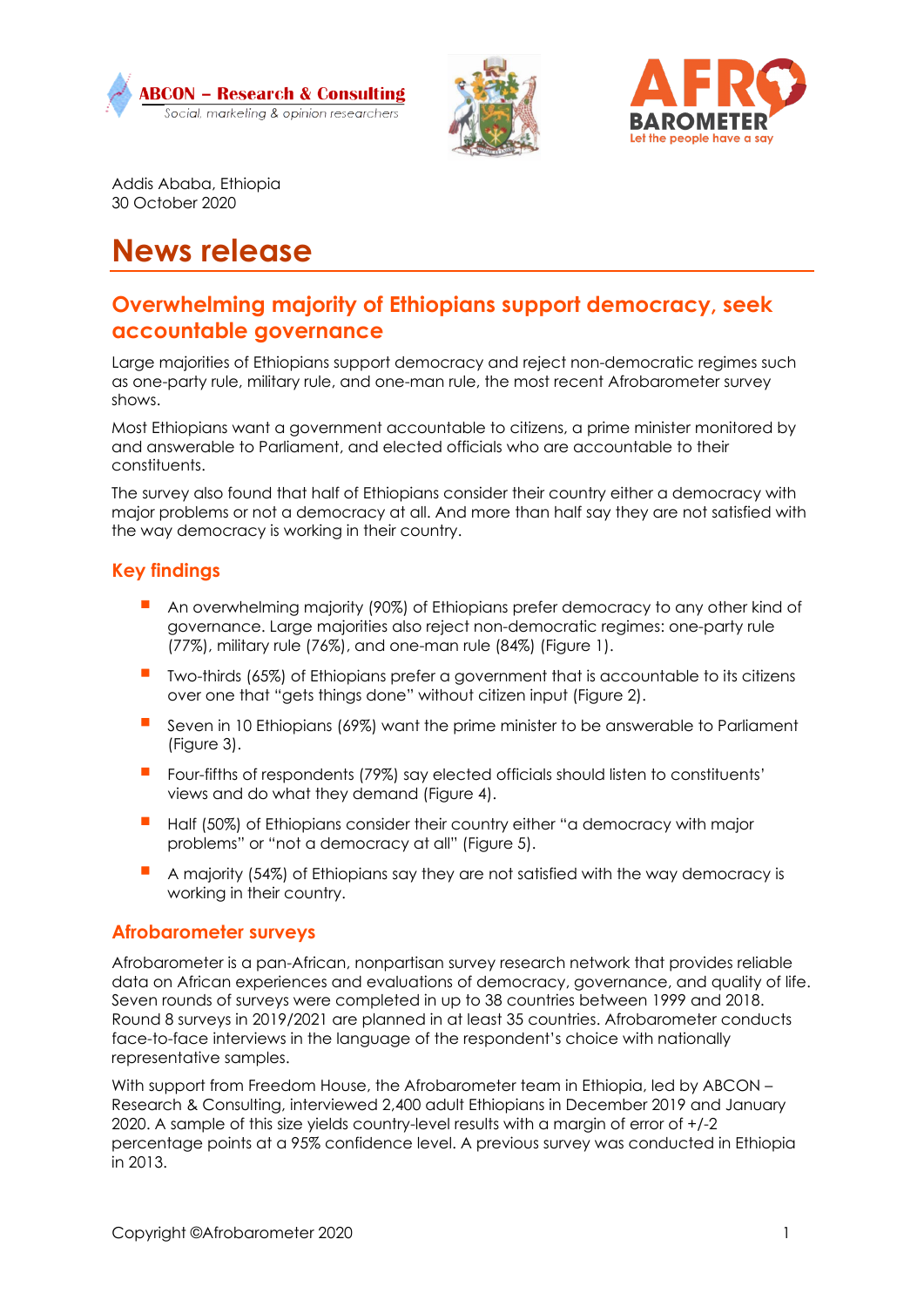

## **Charts**



## **Figure 1: How should Ethiopia be governed?** | Ethiopia | 2020

#### *Respondents were asked:*

*Which of the following statements is closest to your own opinion? (% who agree with Statement 1)* • *Statement 1: Democracy is preferable to any other kind of government.* 

- *Statement 2: In some circumstances, a non-democratic government can be preferable*
- *Statement 3: For someone like me, it doesn't matter what kind of government we have.*

*There are many ways to govern a country. Would you disapprove or approve of the following alternatives?* 

- *Only one political party is allowed to stand for election and hold office.*
- *The army comes in to govern the country.*
- *Elections and HPR/Parliament are abolished so that the prime minister comes in to govern the country.*

*(% who "disapprove" or "strongly disapprove" of each alternative)*





*Respondents were asked: Which of the following statements is closest to your view?*

*Statement 1: It is more important to have a government that can get things done, even if we have no influence over what it does.* 

*Statement 2: It is more important for citizens to be able to hold government accountable, even if that means it makes decisions more slowly.*

*(% who "agree" or "agree very strongly" with each statement)*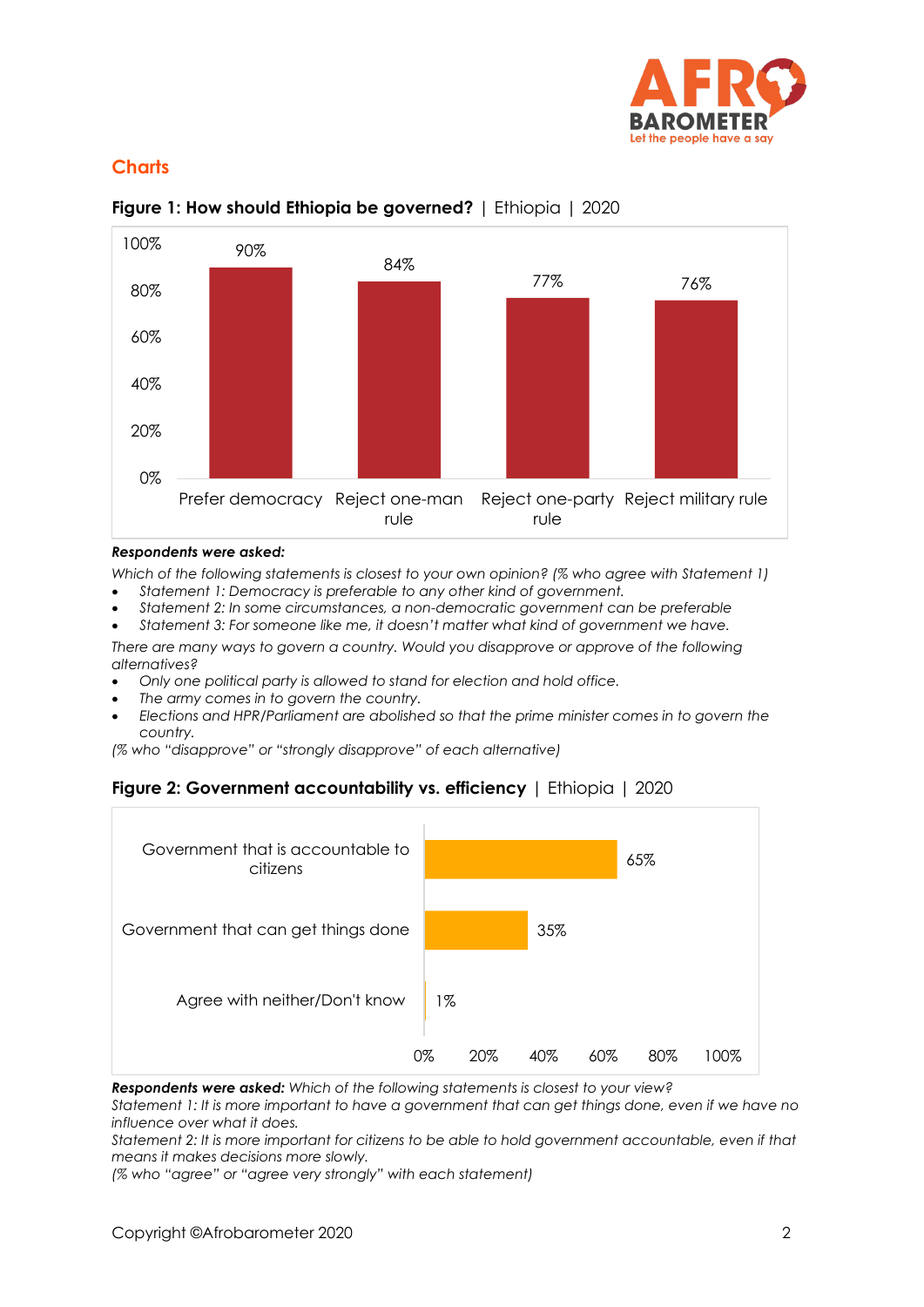





*Respondents were asked: Which of the following statements is closest to your view? Statement 1: The House of Peoples Representative (HPR) should ensure that the prime pinister explains to it on a regular basis how his government spends taxpayers' money. Statement 2: The prime minister should be able to devote his full attention to developing the country rather than wasting time justifying his actions.*

*(% who "agree" or "agree very strongly" with each statement)*





#### **Respondents were asked:**

Which of the following statements is closest to your view?

*Statement 1: Our elected officials should listen to constituents' views and do what they demand. Statement 2: Our elected leaders should follow their own ideas in deciding what is best for the country. (% who "agree" or "agree very strongly" with each statement)*